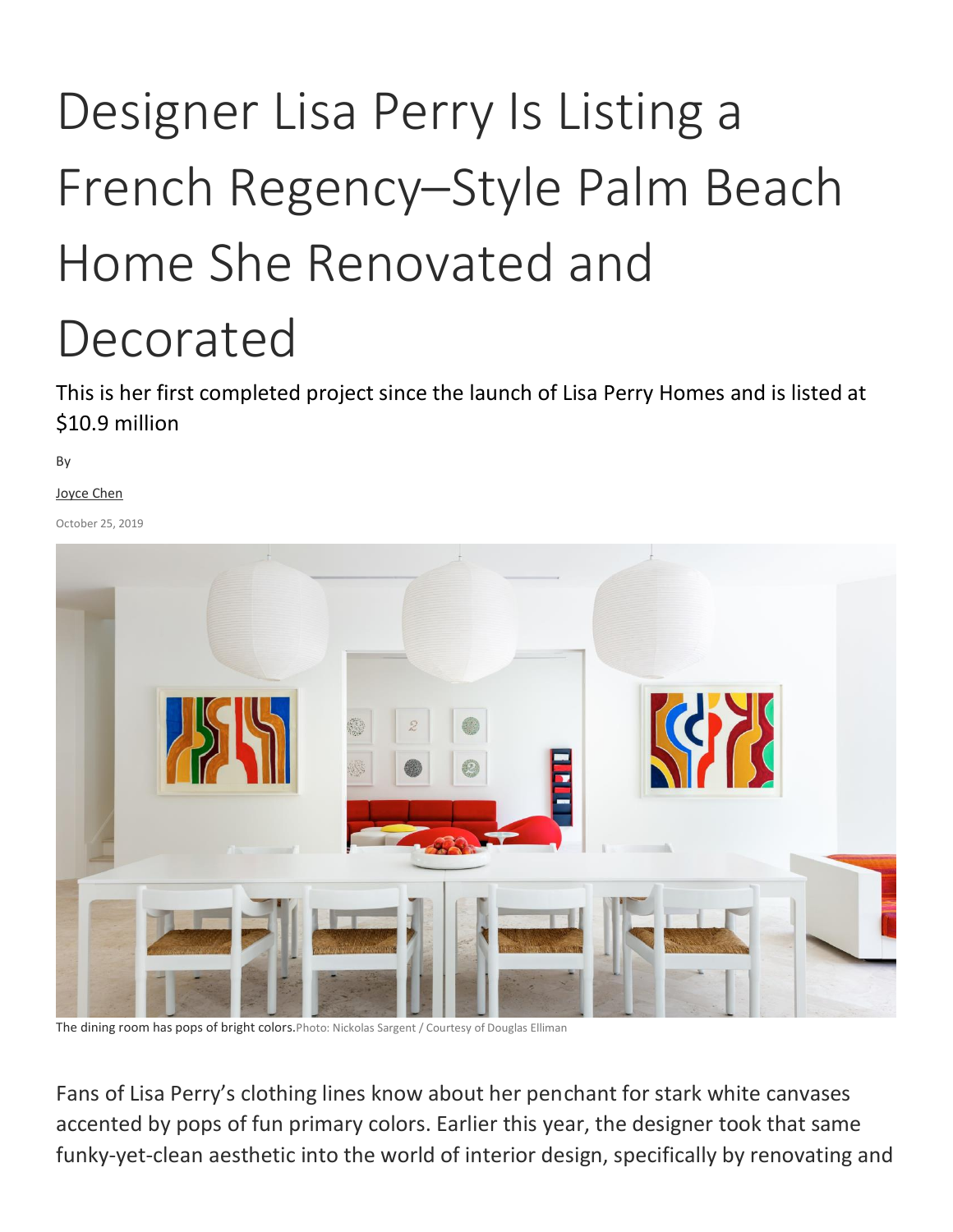decorating a French Regency–style Palm Beach, Florida, residence. Now the project is [on](https://www.burtminkoff.elliman.com/florida/3-via-los-incas-palm-beach-mkdmuon)  [the market for \\$10.9 million.](https://www.burtminkoff.elliman.com/florida/3-via-los-incas-palm-beach-mkdmuon)

It is the first completed project since [the launch of Lisa Perry Homes,](https://www.architecturaldigest.com/story/lisa-perry-fashion-homes-design-book) and the stunning dwelling spans a generous 5,686 square feet of living space, with six bedrooms and six and a half bathrooms. Every inch has been examined and revamped with Perry's signature designer touch. "Several of my early designs for my fashion brand were white with pops of color, and I saw they made people smile," Perry exclusively tells *Architectural Digest*. "Then I tried this concept in my interiors and it made me smile! Color adds life and energy to a space, and I'm positive it elevates the mood of people and makes them happy upon entering." Perry attributes her love for pure, bold colors to the Wonder Bread packaging as a child, and later, to her love for artists like [Calder,](https://www.architecturaldigest.com/story/alexander-calders-famed-mobile-inspires-a-thoughtful-interior-concept) Stella, and Ellsworth Kelly.



Photo: Nickolas Sargent / Courtesy of Douglas Elliman

The home was originally built back in 1980 by Robert Gottfried, and many of the changes that Perry envisioned and then executed involved updating the space for a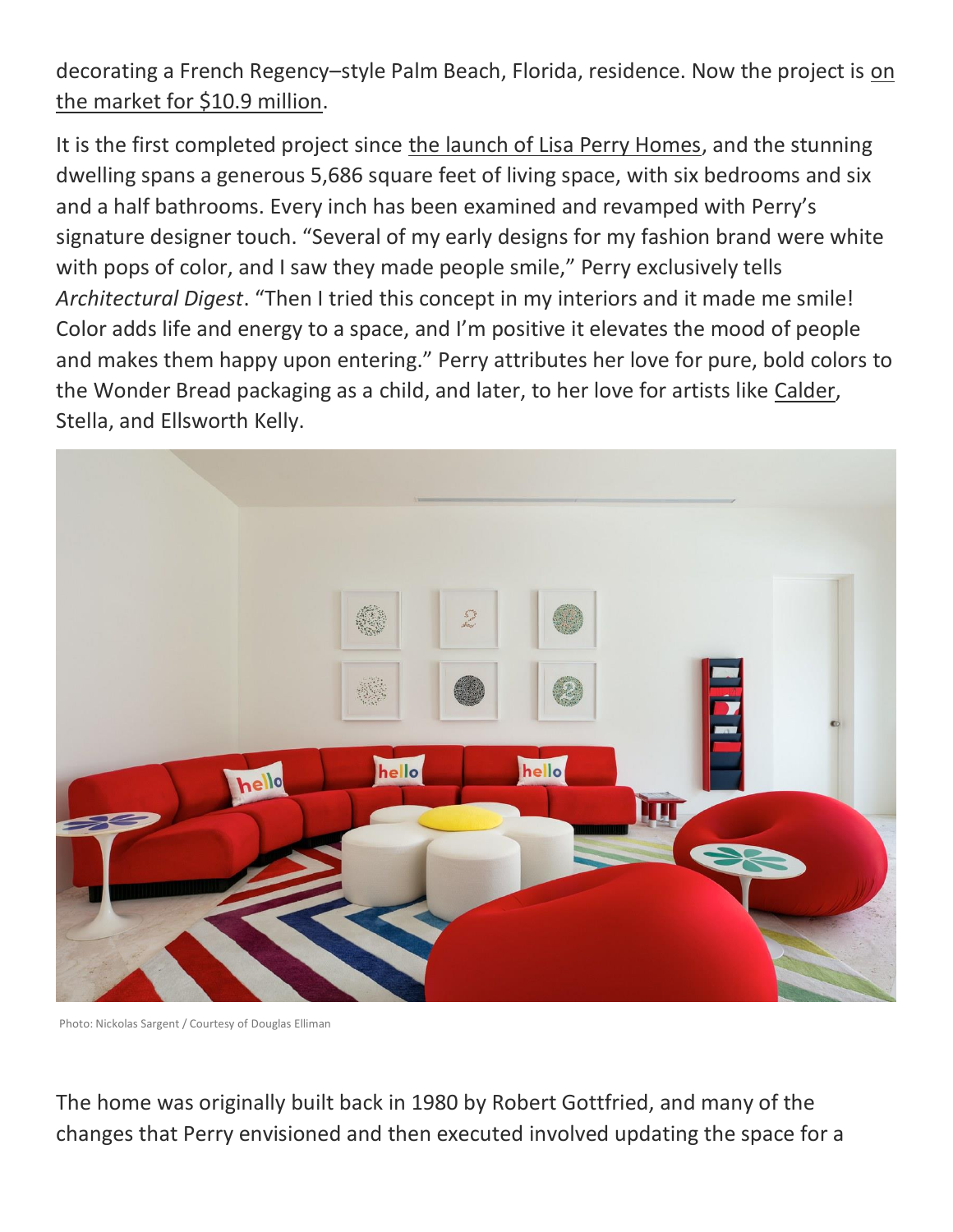more modern homeowner. She removed several walls between rooms and added in large expanses of glass to create a more open feel to the home.



Photo: Nickolas Sargent / Courtesy of Douglas Elliman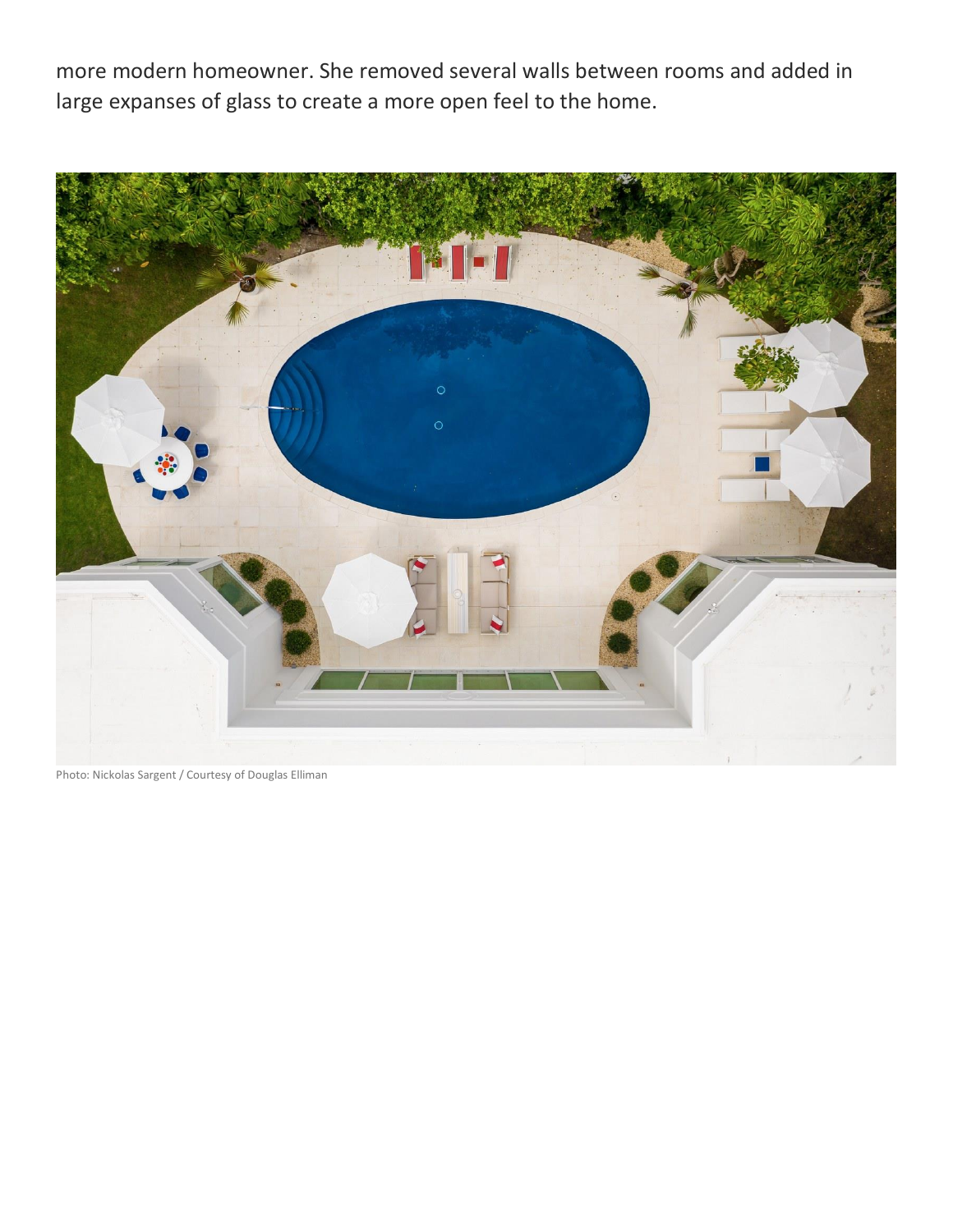

Photo: Nickolas Sargent / Courtesy of Douglas Elliman

"The reason I like to bring the inside out and vice versa is very simply because this concept extends the living space and makes the home feel light and airy and adds that perfect touch of green," she says. "It's not just about lounging around the pool on a single chaise anymore; sofas, dining, and play areas make the outdoor space great for hanging out with family and friends." Perry adds that outdoor living is one of the main attractions of living in Florida in the first place, so why not embrace that? In fact, the main living space features an entire wall of glass sliders that overlook the outdoor lounge space and pristine oblong pool, and each of the other living spaces  $-$  the kitchen, the formal dining area, and even a cozy home office  $-$  all feature plenty of windows to allow in natural light. The master bedroom, which features a blue and green *Love* wall hanging by [Robert Indiana](https://www.architecturaldigest.com/story/aventura-mall-art) that Perry calls her "single favorite item in this home," also boasts direct access to the backyard.